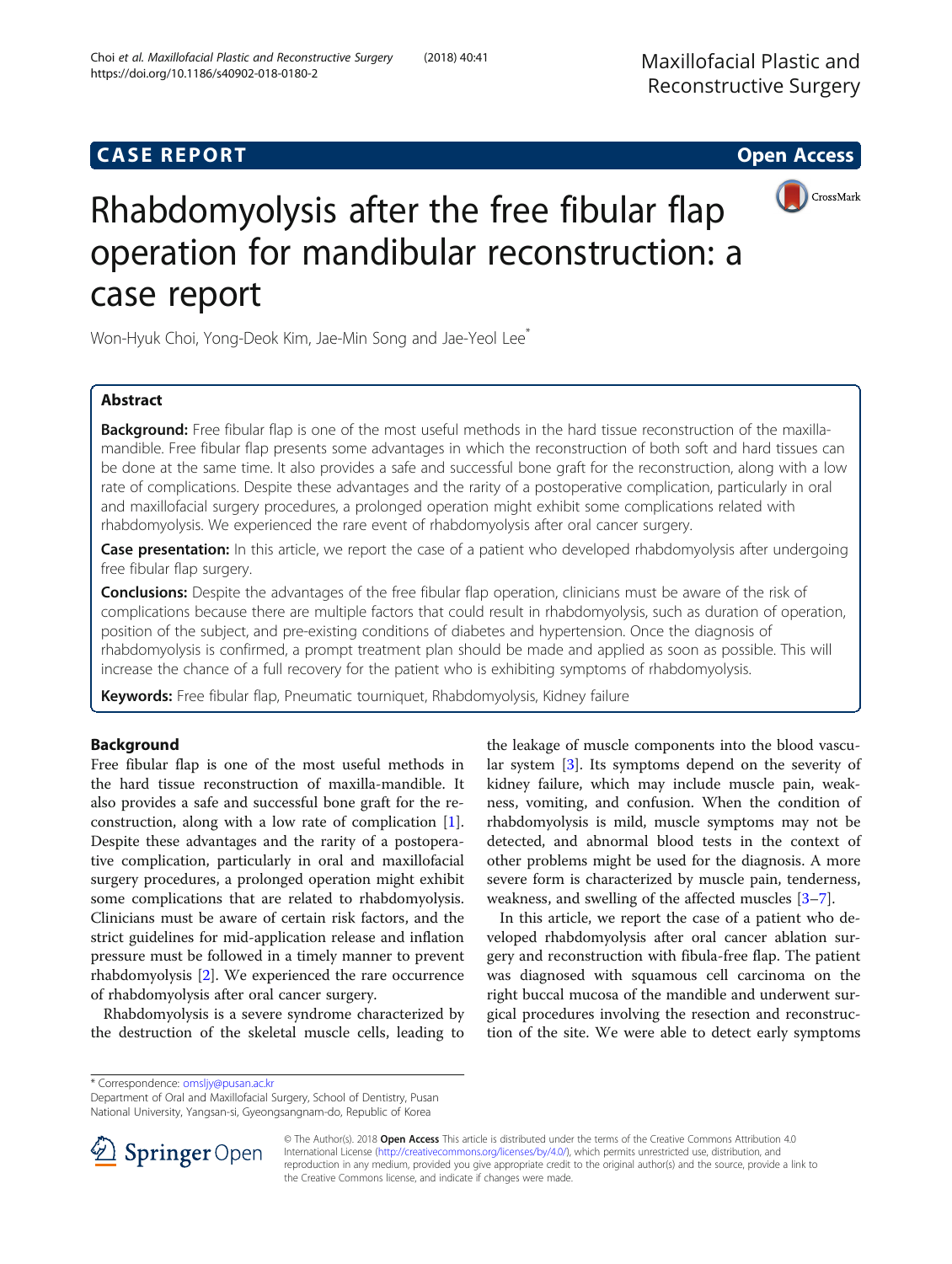of rhabdomyolysis 1 day after the surgery. An effective treatment was applied immediately, and the patient fully recovered from the early stages of rhabdomyolysis. Additionally, there are some literatures that provide evidence on our treatment that was applied to the patient.

## Case presentation

A 74-year-old woman visited our station with squamous cell carcinoma (SCC) on the right buccal mucosa. Her past medical history included chronic obstructive airways disease, hypertension, and diabetes mellitus. The patient is a current smoker, with a history of 20 pack-years. Preoperative chest radiography, electrocardiogram, full blood count, and serum biochemistry were within the normal range. After being diagnosed with SCC as a result of incisional biopsy, the patient underwent the resection of SCC on the right buccal mucosa of the mandible, modified radical neck dissection, and primary reconstruction with a fibula-free flap. Tourniquet pressure was 300 mm/Hg, and its application time was 60 min. Total on-table time was approximately 7 h. Upon admission to the SICU after the 7-h operation, hypothermia and hypotension were noted. On the first postoperative day, the patient exhibited oliguria and proteinuria and elevation of CK, AST, ALT, and LDH. Together with the nephrology and neurology staff, we tried to figure out our patient's symptoms and clinical findings. We thought that her clinical picture was based on an impression in which acute renal failure was diagnosed as secondary to rhabdomyolysis. Thus, she was managed with high-dose loop diuretic therapy. Additionally, we gave her hepatotonic to recover her liver function. The patient was supplemented with 150 to 250 mL/h of

lactated Ringer's solution and 0.9% NaCl. When the volume was full, urine output of above 100 mL/h was maintained by 20 mg intravenous injection with furosemide.

Her urine output for the first hour is at 20 mL/hour, but after the medication, her urine output began to improve on day 4 with a corresponding reversal in the serum creatinine. After postoperative day 4, the muscular enzyme showed a downward trend. We treated the patient with medication and hydration, and then the result became favorable. In the end, she was able to recover fully from the symptoms. Figures 1 and [2](#page-2-0) show the change in serum enzyme levels during hospitalization (Figs. 1 and [2\)](#page-2-0).

#### **Discussion**

Rhabdomyolysis is a spectrum of the clinical picture due to the damage of myocytes and the leakage of cellular materials to the vascular stream. The clinical feature of rhabdomyolysis varies from the asymptomatic elevation of the liver functional lab result to motility, electrolyte imbalance, and acute kidney injury  $[8, 9]$  $[8, 9]$  $[8, 9]$  $[8, 9]$ . Postoperative rhabdomyolysis is associated with several factors: non-supine position (prone, lateral, and variations of lithotomy) during surgery, prolonged surgery time, and use of tourniquet during surgery  $[10]$  $[10]$ . Figure [3](#page-2-0) describes the mechanisms of rhabdomyolysis. (Fig. [3](#page-2-0)).

If there is no suspicion, the diagnosis of rhabdomyolysis may be missed because myalgia and swelling may not be observed. Therefore, the laboratory test result, such as CK and urine myoglobin, should be confirmed for the definitive diagnosis of rhabdomyolysis. Additionally, biopsy may be done to ascertain the diagnosis. There are no specific diagnosis criteria in rhabdomyolysis, but many clinicians determine diagnosis when a serum



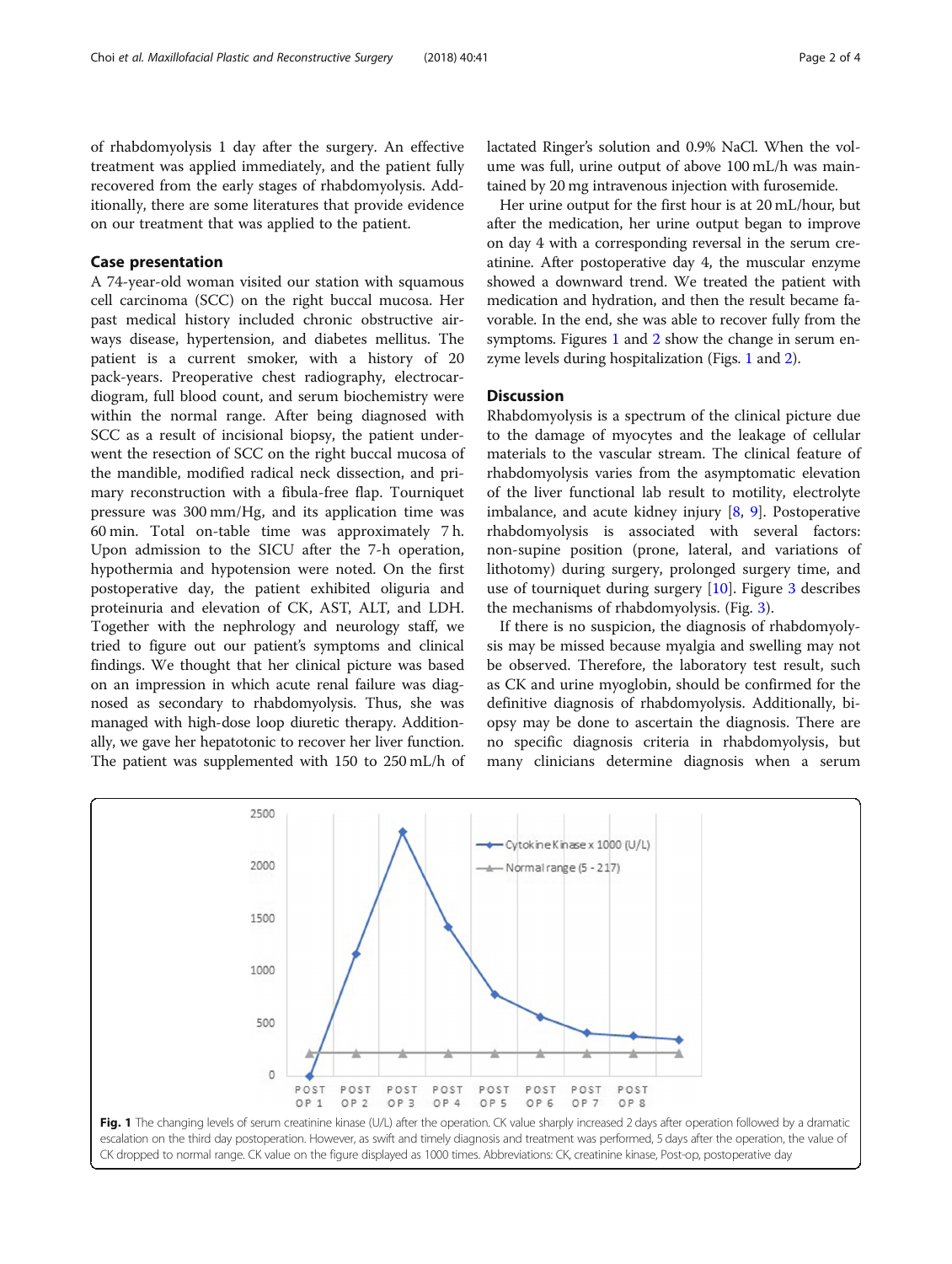<span id="page-2-0"></span>

enzyme, such as CK and myoglobin, is five times higher than the normal range [[11\]](#page-3-0).

Although a rare complication of the operation, especially in maxillofacial surgery, postoperative rhabdomyolysis has been reported in several surgical fields, including urology, neurosurgery, and orthopedic, cardiovascular, and bariatric surgeries. Several risk factors have been identified, including long-term surgery (> 7 h) without proper repositioning, location of the patient (generally crush or side pressure sores), extended tourniquet time  $(1 h)$ , and other systemic complications, such as diabetes, hypertension, and peripheral vascular disease [[8](#page-3-0)–[10,](#page-3-0) [12](#page-3-0)–[15](#page-3-0)].

Our patients meet a variety of causes or conditions that contribute to the development of rhabdomyolysis, such as diabetes, hypertension, use of pneumatic tourniquets, dehydration, and prolonged surgery. However, in this patient's case, it is very difficult to determine the exact cause of rhabdomyolysis.

No matter what the cause, while under the diagnosis of rhabdomyolysis, hydration therapy should be applied, and toxic enzyme must be removed out of the bloodstream. To avert continuous muscle damage, such as trauma, infection must be determined and managed directly [[16](#page-3-0)]. With early and definitive diagnosis and treatment, it is believed that the patient can have a bright prognosis. Moreover, the recovery of full renal function is also warranted [[11\]](#page-3-0). Additionally, it is recommended that daily routine measurements of liver functional lab, especially CK and myoglobin, be administered [\[14](#page-3-0)].

Despite the advantages of the free fibular flap operation, clinicians must be aware of the risk of complications because there are multiple factors that could result in rhabdomyolysis, such as duration of the operation,